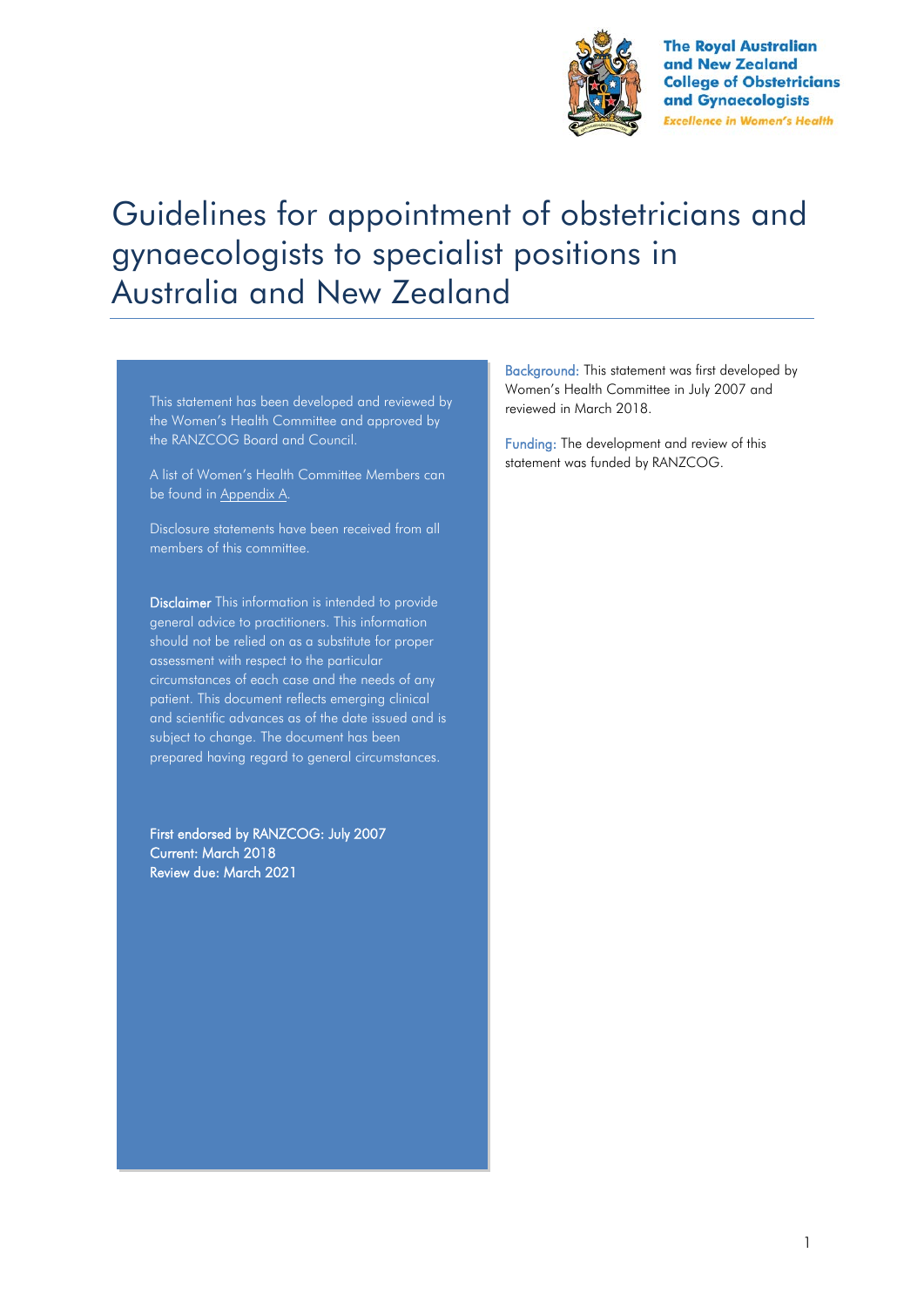The Royal Australian and New Zealand College of Obstetricians and Gynaecologists (RANZCOG) recommends that applicants for appointments to positions of a specialist Obstetrician and Gynaecologist in Australia or New Zealand, should:

- be registered as a Fellow of RANZCOG; or
- whose training and experience is 'substantially comparable to' a RANZCOG Fellow as assessed by the College; and
- be able to provide evidence of participation in relevant Continuing Professional Development (CPD) or Continuing Medical Education (CME) activities.

Where an applicant is not a RANZCOG Fellow and has not been previously assessed by the College, an assessment of training should be conducted by the College prior to employment.

In Australia the assessment is conducted by the Specialist International Medical Graduate (SIMG)/Area of Need (AoN) assessment process and may indicate a need for additional supervised training. Assessment is undertaken by RANZCOG at the request of the Australian Medical Council (AMC).

In New Zealand, the assessment is conducted by RANZCOG as an advisory body for the New Zealand Medical Council (NZMC). Pathways to vocational (specialist) registration by the NZMC are based mostly on advice from RANZCOG and may include additional supervised training. In addition, applicants must fulfill the criteria for registration as laid down by the New Zealand Medical Council.

RANZCOG recognises occasional practices which are contrary to the aforementioned pathways (for example in some rural areas in Australia and by the Medical Council in New Zealand) which bypass RANZCOG's involvement in the assessment process. RANZCOG considers alternative assessment pathways to registration as a specialist to be inappropriate and strongly recommends compliance with formal assessment pathways, which includes the RANZCOG assessment.

RANZCOG acknowledges that there will be workforce pressures (AoN in Australia and emergency locum appointments in New Zealand) that may on occasion make this guideline difficult to apply in practice. However, in order to maintain and improve the highest standards in the care of women in Australia and New Zealand, RANZCOG recommends that only professionals, who hold a FRANZCOG qualification or are assessed as substantially comparable, should be appointed to positions of Specialist Obstetricians and Gynaecologists.

## Pathways for Specialist Recognition in Australia

A pathway for overseas trained doctors wishing to be employed in the role of a specialist Obstetrician and Gynaecologist in Australia is available on the College website at: [http://www.ranzcog.edu.au/.](http://www.ranzcog.edu.au/) This contains comprehensive information on how to achieve Fellowship of the College and covers topics on Overseas Trained Specialists, Area of Need, Occupational Training Visas and Overseas Trained Subspecialists (OTSS). It includes links to various agencies including the Australian Medical Council (AMC), Health Insurance Commission, Commonwealth Department of Health and Ageing, Department of Human Services (DHS) and the Department of Immigration and Citizenship (DIAC). It also includes links to support resources for overseas trained doctors, to assist in integration into the medical workforce.

In New Zealand, pathways to specialist registration are extensively outlined on the Medical Council of New Zealand website, see below.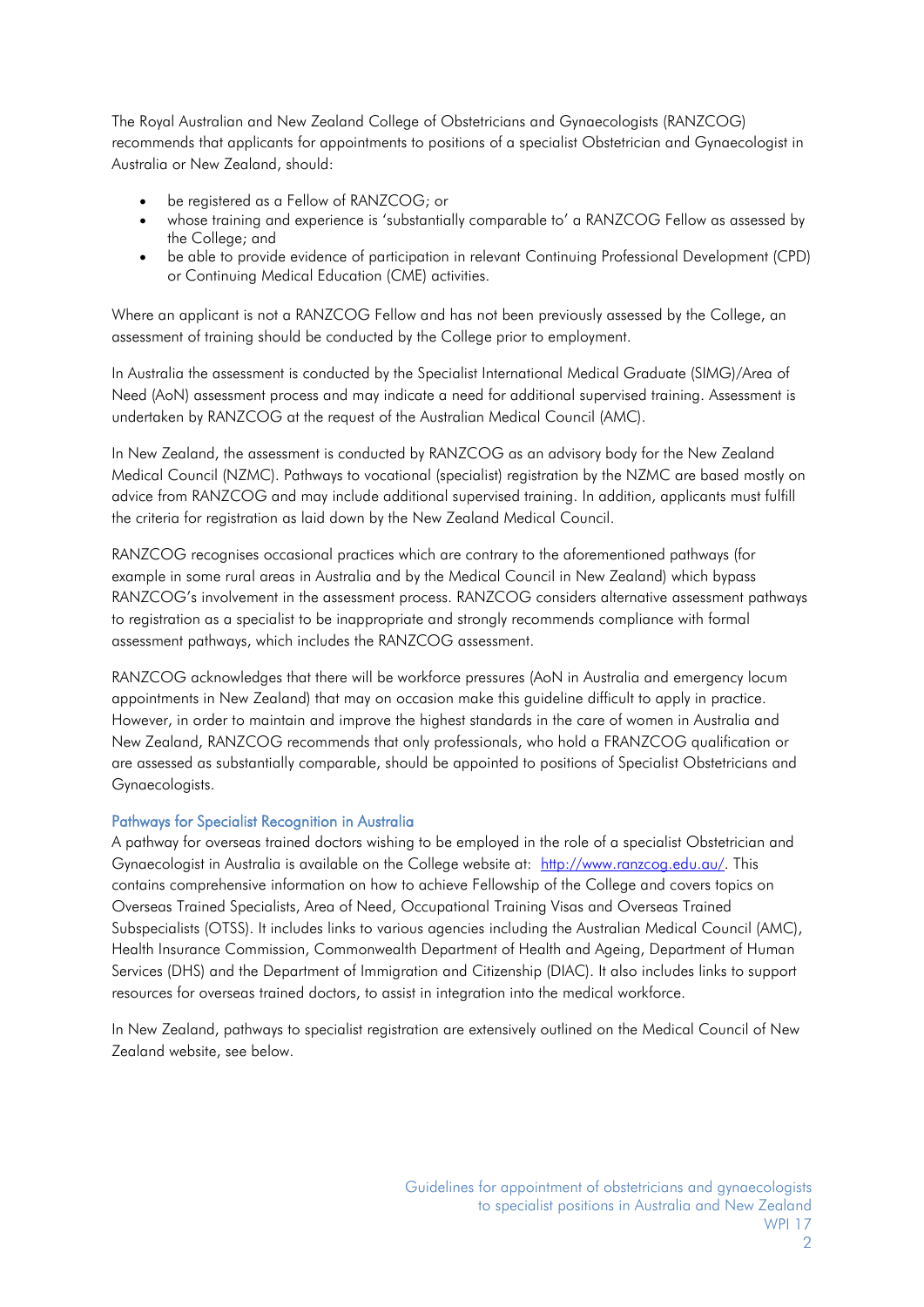# Links to related College Statements

Guidelines for locum positions in specialist obstetric and gynaecological practice in Australia and New Zealand (WPI 12) [http://www.ranzcog.edu.au/component/docman/doc\\_download/992-wpi-12-guidelines-for-locum](http://www.ranzcog.edu.au/component/docman/doc_download/992-wpi-12-guidelines-for-locum-positions-in-specialist-obstetric-and-gynaecological-practice-in-anz.html)[positions-in-specialist-obstetric-and-gynaecological-practice-in-anz.html](http://www.ranzcog.edu.au/component/docman/doc_download/992-wpi-12-guidelines-for-locum-positions-in-specialist-obstetric-and-gynaecological-practice-in-anz.html)

Evidence-based Medicine, Obstetrics and Gynaecology (C-Gen 15) [http://www.ranzcog.edu.au/component/docman/doc\\_download/894-c-gen-15-evidence-based-medicine](http://www.ranzcog.edu.au/component/docman/doc_download/894-c-gen-15-evidence-based-medicine-obstetrics-and-gynaecology.html?Itemid=341)[obstetrics-and-gynaecology.html?Itemid=341](http://www.ranzcog.edu.au/component/docman/doc_download/894-c-gen-15-evidence-based-medicine-obstetrics-and-gynaecology.html?Itemid=341)

# Useful links and websites

RANZCOG International Trained Specialist Assessment <http://www.ranzcog.edu.au/education-a-training/simgs/134-specialist-img.html>

Australian Medical Council [http://amc.org.au](http://amc.org.au/)

DoctorConnect also provides information on the process of recruiting specialists in Australia. <http://www.doctorconnect.gov.au/internet/otd/publishing.nsf/Content/recruiting>

Medical Council of New Zealand [http://www.mcnz.org.nz](http://www.mcnz.org.nz/)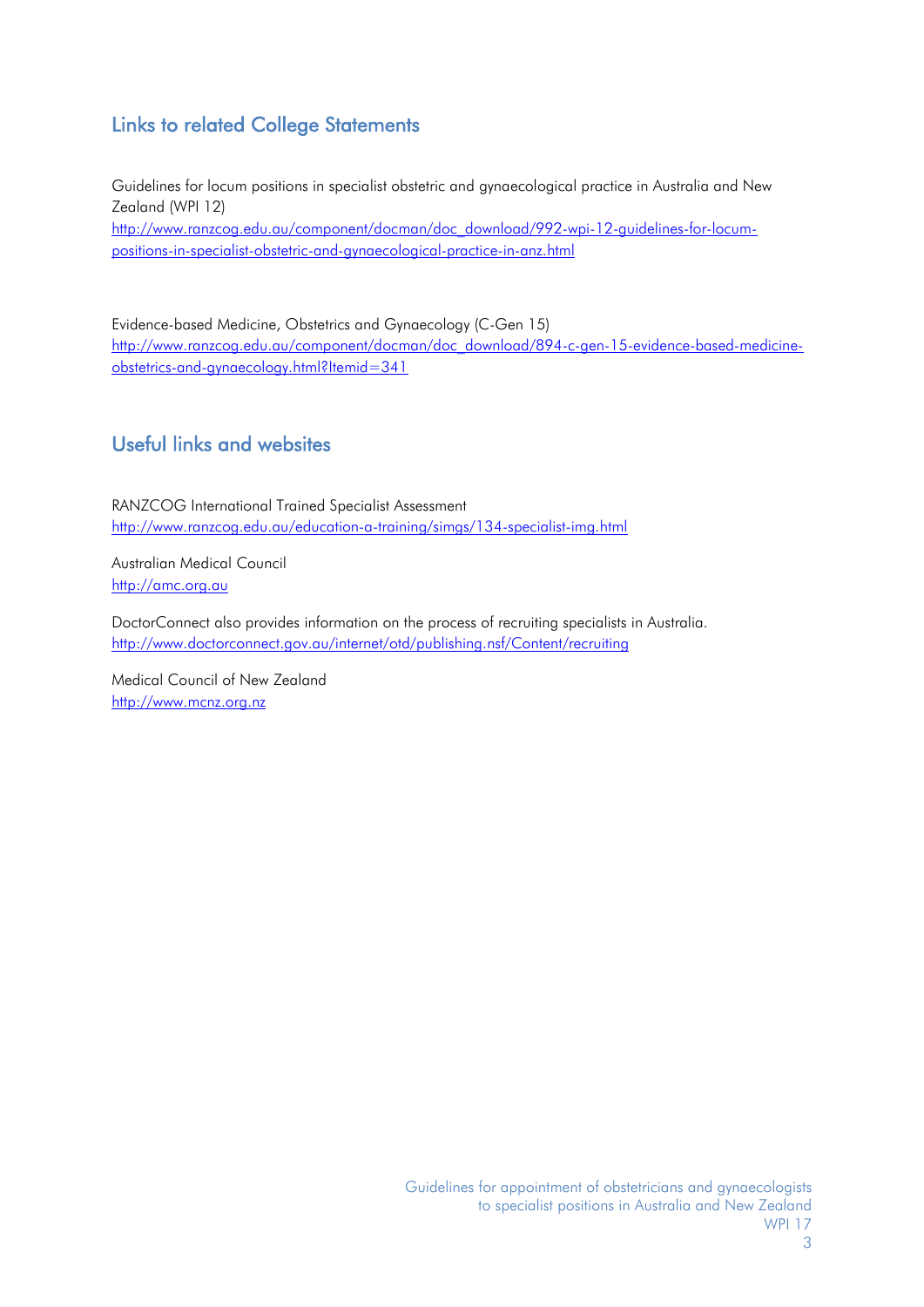# Appendices

## Appendix A Women's Health Committee Membership

| Name                              | <b>Position on Committee</b>    |  |
|-----------------------------------|---------------------------------|--|
| Professor Yee Leung               | Chair                           |  |
| Dr Joseph Sgroi                   | Deputy Chair, Gynaecology       |  |
| Associate Professor Lisa Hui      | Member                          |  |
| Associate Professor Ian Pettigrew | <b>EAC Representative</b>       |  |
| Dr Tal Jacobson                   | Member                          |  |
| Dr lan Page                       | Member                          |  |
| Dr John Regan                     | Member                          |  |
| Dr Craig Skidmore                 | Member                          |  |
| Associate Professor Janet Vaughan | Member                          |  |
| Dr Bernadette White               | Member                          |  |
| Dr Scott White                    | Member                          |  |
| Associate Professor Kirsten Black | Member                          |  |
| Dr Greg Fox                       | College Medical Officer         |  |
| Dr Marilyn Clarke                 | Chair of the ATSI WHC           |  |
| Dr Martin Byrne                   | <b>GPOAC Representative</b>     |  |
| Ms Catherine Whitby               | <b>Community Representative</b> |  |
| Ms Sherryn Elworthy               | Midwifery Representative        |  |
| Dr Amelia Ryan                    | <b>Trainee Representative</b>   |  |

## Appendix B Overview of the development and review process for this statement

i. Steps in developing and updating this statement

This statement was originally developed in July 2007 and was most recently reviewed in March 2015. The Women's Health Committee carried out the following steps in reviewing this statement:

- Declarations of interest were sought from all members prior to reviewing this statement.
- Structured clinical questions were developed and agreed upon.
- An updated literature search to answer the clinical questions was undertaken.
- At the March 2018 face-to-face committee meeting, the existing consensus-based recommendations were reviewed and updated (where appropriate) based on the available body of evidence and clinical expertise. Recommendations were graded as set out below in Appendix B part iii)

## ii. Declaration of interest process and management

Declaring interests is essential in order to prevent any potential conflict between the private interests of members, and their duties as part of the Women's Health Committee.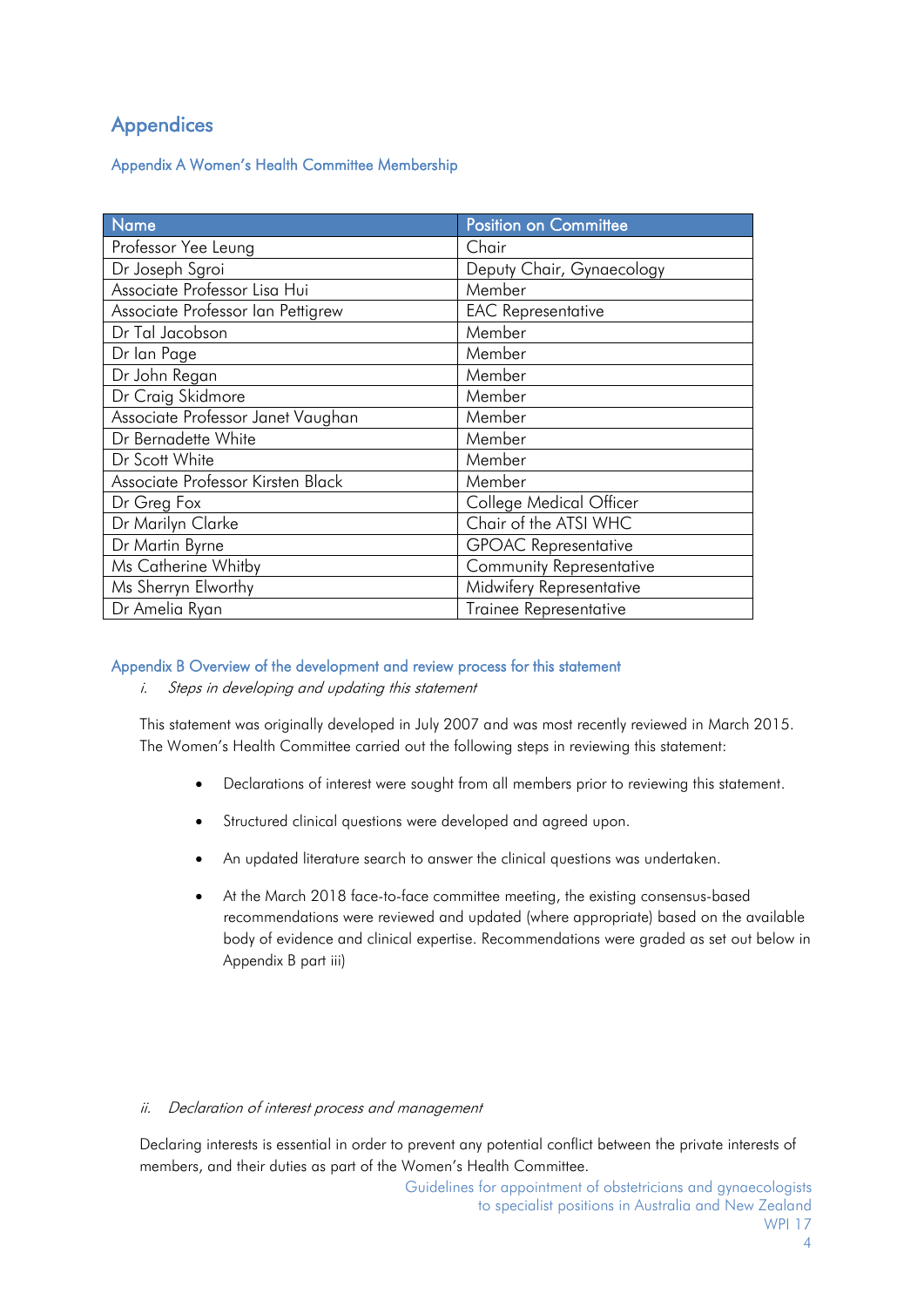A declaration of interest form specific to guidelines and statements was developed by RANZCOG and approved by the RANZCOG Board in September 2012. The Women's Health Committee members were required to declare their relevant interests in writing on this form prior to participating in the review of this statement.

Members were required to update their information as soon as they become aware of any changes to their interests and there was also a standing agenda item at each meeting where declarations of interest were called for and recorded as part of the meeting minutes.

There were no significant real or perceived conflicts of interest that required management during the process of updating this statement.

## iii. Grading of recommendations

Each recommendation in this College statement is given an overall grade as per the table below, based on the National Health and Medical Research Council (NHMRC) Levels of Evidence and Grades of Recommendations for Developers of Guidelines. Where no robust evidence was available but there was sufficient consensus within the Women's Health Committee, consensus-based recommendations were developed or existing ones updated and are identifiable as such. Consensus-based recommendations were agreed to by the entire committee. Good Practice Notes are highlighted throughout and provide practical guidance to facilitate implementation. These were also developed through consensus of the entire committee.

| Recommendation category |              | Description                                                                                                    |
|-------------------------|--------------|----------------------------------------------------------------------------------------------------------------|
| Evidence-based          | A            | Body of evidence can be trusted to guide practice                                                              |
|                         | <sub>B</sub> | Body of evidence can be trusted to guide practice in most<br>situations                                        |
|                         | C            | Body of evidence provides some support for<br>recommendation(s) but care should be taken in its<br>application |
|                         | D            | The body of evidence is weak and the recommendation<br>must be applied with caution                            |
| Consensus-based         |              | Recommendation based on clinical opinion and expertise<br>as insufficient evidence available                   |
| Good Practice Note      |              | Practical advice and information based on clinical opinion<br>and expertise                                    |

## Appendix C Full Disclaimer

This information is intended to provide general advice to practitioners, and should not be relied on as a substitute for proper assessment with respect to the particular circumstances of each case and the needs of any patient.

This information has been prepared having regard to general circumstances. It is the responsibility of each practitioner to have regard to the particular circumstances of each case. Clinical management should be responsive to the needs of the individual patient and the particular circumstances of each case.